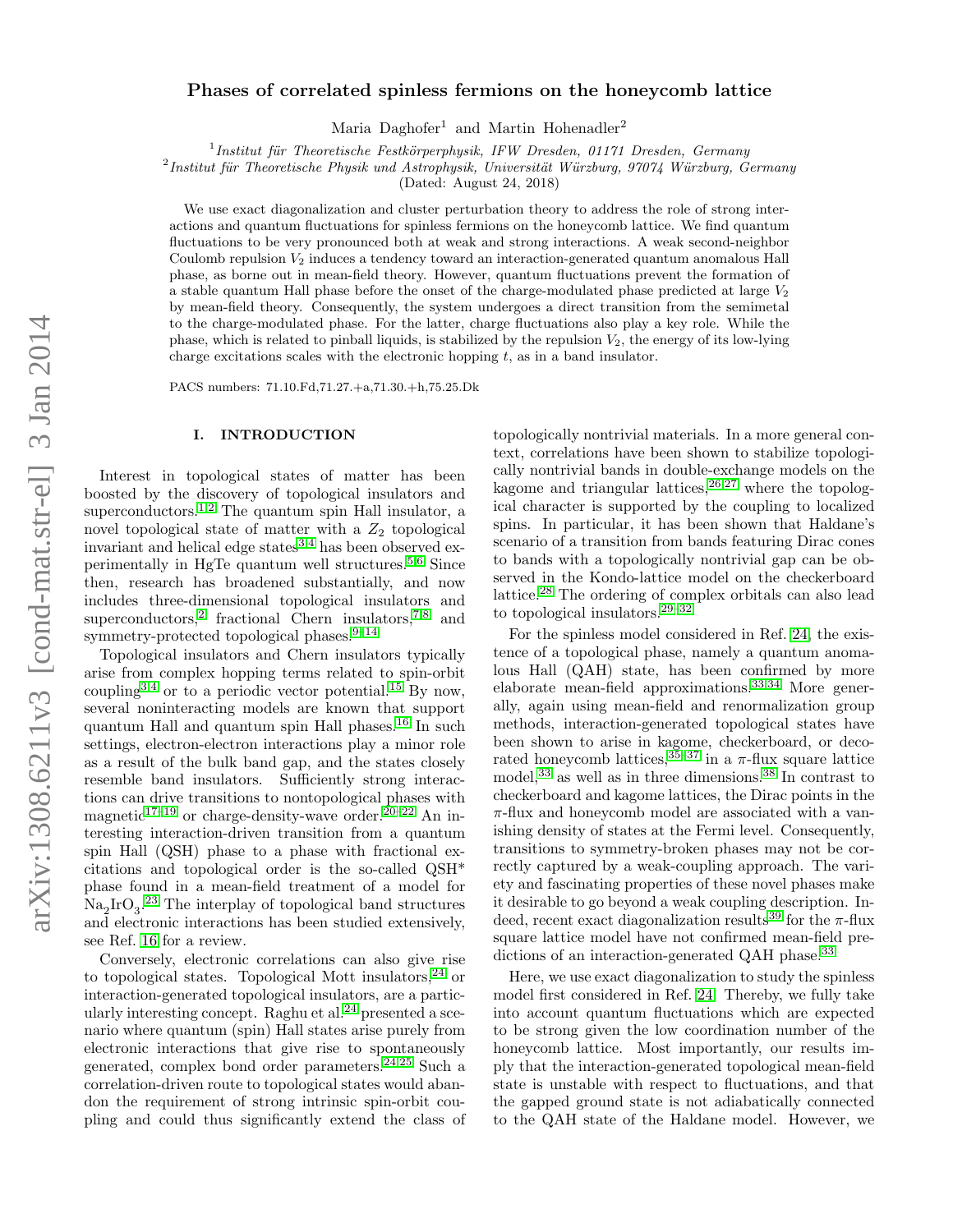demonstrate that for small  $V_2$ , the model has a tendency toward an interaction-generated QAH state. In addition, we provide new insights into the charge-ordered phase that exists for strong next-nearest-neighbor repulsion.<sup>[34](#page-8-5)</sup> The organization of this paper is as follows. In Sec. [II,](#page-1-0) we define the model considered. Our results are discussed in Sec. [III,](#page-1-1) and we conclude in Sec. [IV.](#page-7-20)

# <span id="page-1-0"></span>II. MODEL

Following Ref. [24,](#page-7-17) we consider a model of interacting, spinless fermions described by the Hamiltonian

<span id="page-1-2"></span>
$$
\hat{H}_1 = \hat{H}_0 + V_1 \sum_{\langle ij \rangle} \hat{n}_i \hat{n}_j + V_2 \sum_{\langle\langle ij \rangle\rangle} \hat{n}_i \hat{n}_j \,. \eqno{(1)}
$$

The first term,  $\hat{H}_0 = -t \sum_{\langle ij \rangle} (c_i^{\dagger} c_j + c_j^{\dagger} c_i)$ , describes nearest-neighbor (NN) hopping on the honeycomb lattice. The second term accounts for a repulsion between fermions on NN sites, whereas the third term describes a repulsion between next-nearest-neighbor (NNN) sites (i.e., sites on the same sublattice). The indices  $i, j$  number lattice sites, and L denotes the total number of sites. Throughout this paper, we consider a half-filled band with one fermion per unit cell and  $\langle n_i \rangle = 1/2$ .

Hamiltonian [\(1\)](#page-1-2) was previously studied at the mean-field level.<sup>[24](#page-7-17)[,33](#page-8-4)[,34](#page-8-5)</sup> These works reported a QAH state with chiral edge states and a nonzero Chern index. This phase is characterized by a complex bond order parameter $^{24}$  $^{24}$  $^{24}$  $\chi_{ij} = \chi_{ji}^* = \langle c_i^{\dagger} c_j \rangle$  that mimics the complex hopping term of the Haldane model<sup>[15](#page-7-10)</sup> and breaks time-reversal symmetry. The QAH state is driven by  $V_2$  and, according to mean-field theory, most stable for  $V_1 = 0.2433334$  $V_1 = 0.2433334$  $V_1 = 0.2433334$  $V_1 = 0.2433334$ For  $V_1 = 0$ , Refs. [24](#page-7-17) and [33](#page-8-4) found a semimetal (SM) and a QAH phase. The SM is stable up to a finite critical value of  $V_2$  because of the vanishing density of states at the Fermi level. Using a more elaborate mean-field ansatz, Grushin et al. $34$  obtained an additional, chargemodulated (CM) insulating phase at large  $V_2/t$  that restricts the QAH phase to a finite region  $1.5 \lesssim V_2/t \lesssim 2.5$ . For  $V_1 > 0$ , a charge-density-wave phase with broken inversion symmetry<sup>[24,](#page-7-17)[33,](#page-8-4)[34](#page-8-5)</sup> (for  $V_1 > V_2$ ), as well as a Kekulé ordered phase with broken translational invariance (for  $V_1 \sim V_2$ ) were found.<sup>[33](#page-8-4)[,34,](#page-8-5)[40](#page-8-10)</sup> The low-energy field theory of interacting spinless fermions on the honeycomb lattice is discussed in Ref. [41.](#page-8-11)

## <span id="page-1-1"></span>III. RESULTS

According to mean-field theory,  $24,33,34$  $24,33,34$  $24,33,34$  the QAH phase is stabilized by  $V_2$ , and is therefore most extended in parameter space for  $V_1 = 0$ . Therefore, and to simplify the analysis, we focus on the case  $V_1 = 0$ , although some results for nonzero  $V_1$  will also be presented.

The exact diagonalization results presented below have been obtained on clusters with 18, 24, and 30 sites, respectively. Since the Dirac points  $\pm K$  define the lowenergy physics of the noninteracting system  $(V_1 = V_2 =$ 0), and also correspond to the ordering wavevector of the charge order driven by large values of  $V_2$  (see below), we have chosen clusters for which  $q = \pm K$  are allowed momenta. In the notation of Ref. [20,](#page-7-14) the clusters used here correspond to 18A and as well as 24A; results for a small number of parameter sets were also obtained using 30A. We have verified that our findings are unchanged when using clusters 24C and 24D.

# A. Phase diagram for  $V_1 = 0$

The QAH state found in mean-field theory<sup>[24,](#page-7-17)[33](#page-8-4)[,34](#page-8-5)</sup> is identical to the QAH ground state of the noninteracting Haldane model, $^{15}$  $^{15}$  $^{15}$  and hence characterized by a Chern number  $C = \pm 1$ . To prove the existence of this phase numerically, it is not sufficient to simply calculate the Chern index for the model [\(1\)](#page-1-2). The reason is that there exist two possible bond-order patterns which differ by an overall sign, and describe Chern insulators with  $C = 1$  and  $C = -1$ , respectively. When the ground state of a finite cluster is determined by exact diagonalization, it can be expected to be a linear combination of these two states, and hence to have a vanishing Chern index. Finally, the accessible system sizes are not sufficient to carry out a finite-size extrapolation to the thermodynamic limit to reveal a symmetry breaking. Given these complications, a different route has to be chosen.

To identify a possible QAH state driven by the interaction  $V_2$ , we here study a superposition<sup>[42](#page-8-12)</sup> of the Hamiltonian of interest, namely Eq. [\(1\)](#page-1-2), and a Hamiltonian known to have the QAH ground state predicted by meanfield theory. The mean-field QAH state of Eq. [\(1\)](#page-1-2), first reported in Ref. [24,](#page-7-17) is identical to the QAH state of the Haldane Hamiltonian<sup>[15](#page-7-10)</sup>

<span id="page-1-3"></span>
$$
\hat{H}_2 = \hat{H}_0 - t_2 \sum_{\langle\langle ij\rangle\rangle} \left( e^{i\phi_{ij}} c_i^\dagger c_j + e^{-i\phi_{ij}} c_j^\dagger c_i \right),\tag{2}
$$

for the choice of phase  $\phi_{ij} = \pm \pi/2$ ; the sign depends on the direction of the bond  $\langle\langle ij\rangle\rangle$  and the sublattice. It arises from periodic magnetic fluxes that sum to zero for each hexagon of the honeycomb lattice.[15](#page-7-10) The hopping term  $\hat{H}_0$  is identical to Eq. [\(1\)](#page-1-2). Hence, at the mean-field level, the Hamiltonian

$$
\widetilde{H}(\lambda) = \lambda H_2 + (1 - \lambda)H_1, \quad \lambda \in [0, 1], \tag{3}
$$

interpolates between the noninteracting QAH ground state of the Haldane Hamiltonian  $\hat{H}_2$  (i.e.,  $t_2 > 0, V_2 = 0$ ,  $\lambda = 1$ ) and the interaction-generated QAH ground state of  $\hat{H}_1$  ( $\lambda = 0$ , and suitable values of  $V_2$ ). As a function of  $\lambda$ , it is therefore possible to adiabatically connect the ground states that exist for  $\lambda = 0$  and  $\lambda = 1$ . For  $0 < \lambda < 1$ ,  $H(\lambda)$  describes interacting fermions on the honeycomb lattice with additional Haldane hopping  $t_2$ .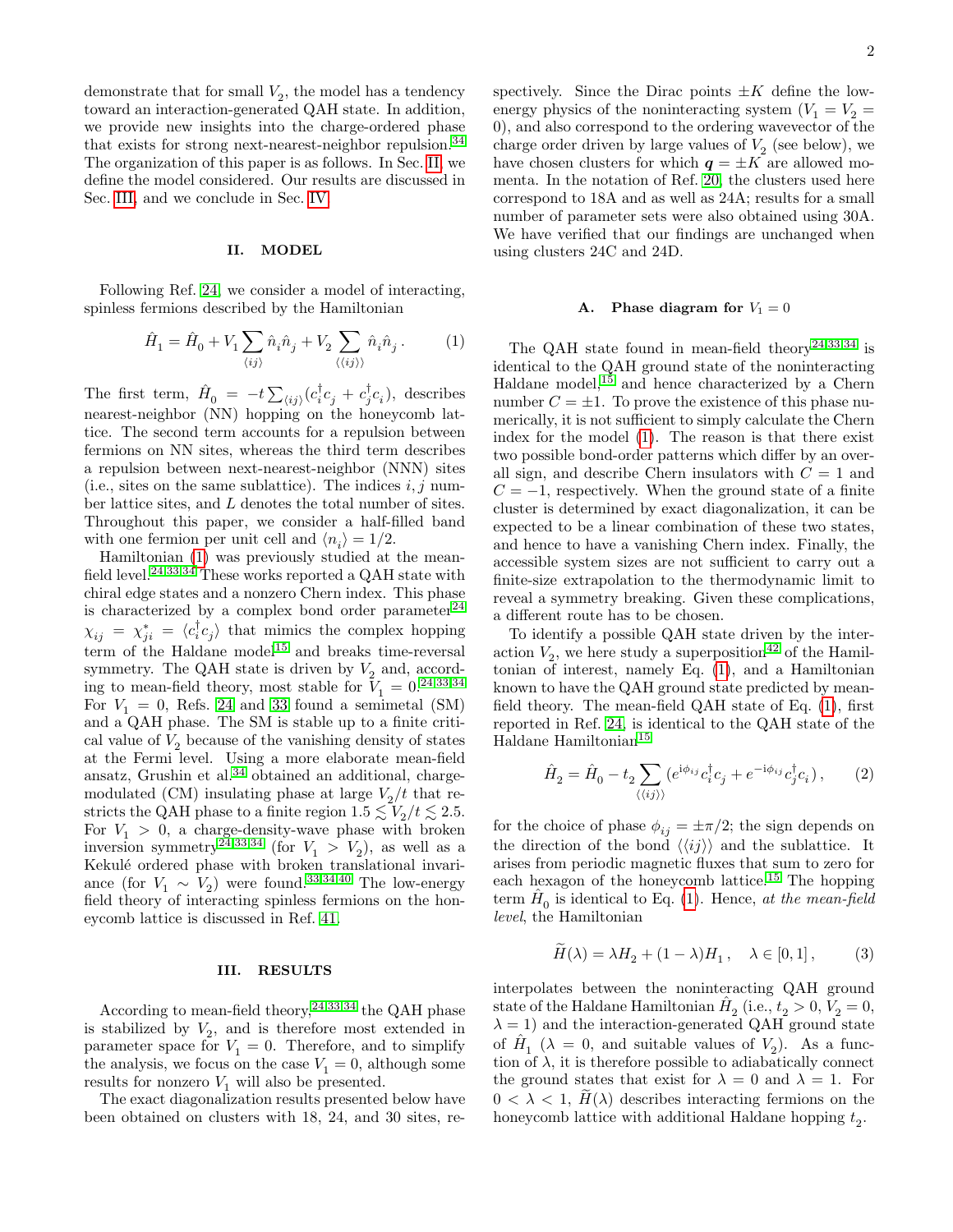If the mean-field QAH state is stable, a similar adiabatic connection between  $\lambda = 0$  and  $\lambda = 1$  is expected to exist when  $H(\lambda)$  is solved using exact numerical methods. Starting with  $\lambda = 0$ , we hence expect a continuous evolution with  $\lambda$  if the ground state of  $\hat{H}_1$  is indeed a QAH state. In particular, switching on  $t_2$  should reinforce a potential QAH ground state of  $\hat{H}_1$ . Conversely, a discontinuous evolution (e.g., a phase transition) as a function of  $\lambda$  would imply that the state at  $\lambda = 0$  is not the QAH state predicted by mean-field theory.

Here, we calculate the quantum fidelity  $F$  $\langle \phi_0(V_2 + \delta V_2) | \phi_0(V_2) \rangle$ , corresponding to the overlap of the ground states of Hamiltonian [\(1\)](#page-1-2) for  $V_2$  and  $V_2 + \delta V_2$ , respectively, with all other parameters unchanged. The fidelity permits us to detect transitions between different phases without making assumptions regarding order parameters.[43](#page-8-13)[,44](#page-8-14) Moreover, it is particularly suitable to detect transitions between topologically trivial and nontrivial insulators,[45](#page-8-15) because such transitions involve a level crossing even on finite clusters.[20,](#page-7-14)[21](#page-7-21) In contrast, continuous symmetry-breaking transitions appear as gradual changes on finite clusters, and are therefore often difficult to identify.

We take the mean-field phase diagram as a starting point, and distinguish three regimes. For sufficiently large  $V_2$  (the mean-field prediction is  $V_2 \geq 2.5t$ ), the gapped CM phase is expected.<sup>[34](#page-8-5)</sup> For smaller  $V_2$  (1.5  $\lesssim$  $V_2/t \lesssim 2.5$ , according to Ref. [34\)](#page-8-5), the QAH state exists, and for  $V_2 \lesssim 1.5t$ , mean-field theory finds the SM phase.

We first consider the CM region. In Fig.  $1(a)$ , we show the evolution of the two lowest energy levels of  $H(\lambda)$  along a path from  $(t_2, V_2) = (0.3t, 0)$   $(\lambda = 1)$  to  $(t_2, V_2) = (0, 4t)$   $(\lambda = 0)$ , as indicated by the solid line in Fig. [1\(](#page-2-0)b). Whereas the point  $\lambda = 1$  lies in the wellestablished QAH phase of the Haldane model, the point  $\lambda = 0$  has a sufficiently large  $V_2$  to fall into the CM phase.[34](#page-8-5) [The existence of charge order will be demon-strated below, see Fig. [2\(](#page-3-0)a).] Since  $\lambda = 1$  corresponds to the Haldane model, the initially lower-lying level (solid line) in Fig. [1\(](#page-2-0)a) can be identified with the QAH state with Chern number  $C = 1$ . We find that switching on  $V_2$ in the Haldane model does not immediately destroy the QAH state, as can be expected for a gapped phase. However, at a critical value  $V_2 \approx 2.9t$  (and  $t_2 \approx 0.08t$ ) we observe a level crossing within the same momentum sector, and a vanishing of the fidelity. This level crossing, signaling a quantum phase transition to a topologically distinct state, reveals that the QAH state at  $t_2 = 0.3t, V_2 = 0$  is different from the gapped ground state at  $t_2 = 0, V_2 = 4t$ , in accordance with the mean-field theory prediction of a CM phase for these parameters.

Figure [1\(](#page-2-0)b) shows the level crossings found along similar paths in the  $(t_2, V_2)$  plane, but with end points that have different values of  $V_2$ . For values as small as  $V_2 = 2.5t$ , we find the same type of level crossing as il-lustrated in Fig. [1\(](#page-2-0)a). Moreover, with decreasing  $V_2/t$ , the level crossings move toward smaller values of  $t_2$ , in accordance with the decrease of the gap of the CM state.



<span id="page-2-0"></span>FIG. 1. (Color online) (a) The two lowest energy levels in the ground state momentum sector along the path from  $(t_2 = 0.3, V_2 = 0)$  to  $(t_2 = 0, V_2 = 4)$ , indicated by the solid line in (b). (b) Moving along the parameter trajectories indicated by the small dots from the QAH state of the Haldane model [\(2\)](#page-1-3) at  $t_2 = 0.3t, V_2 = 0 \ (\lambda = 1)$  toward the model [\(1\)](#page-1-2) with  $t_2 = 0$  and different  $V_2$  ( $\lambda = 0$ ), we find level crossings at the points indicated by large circles. Large open (filled) circles correspond to level crossings with (without) a change of the ground-state momentum sector. Results in (a) and (b) are for  $V_1 = 0$ . (c) Phase diagram of Hamiltonian [\(1\)](#page-1-2) with  $V_1 = 0$ . The hatched region reflects the uncertainty regarding the critical point due to finite-size effects. All results were obtained from exact diagonalization of  $H$  using a 24-site cluster.

In the regime  $2t \lesssim V_2 \lesssim 2.5t$ , a level crossing occurs at small but finite values of  $t_2$ , but between different ground-state momentum sectors (indicated by open circles). Moreover, the ground state in this regime is doubly degenerate with momenta  $\pm K$ , as opposed to the nondegenerate ground state with momentum  $\Gamma$  that exists for  $V_2/t$  outside [2, 2.5].<sup>[46](#page-8-16)</sup> This behavior can be understood by considering the model with  $t_2 = 0$ , see Fig. [2\(](#page-3-0)a) and discussion below, for which we observe two changes of the momentum sector as a function  $V_2$  at  $V_2 \approx 2t (\Gamma \to \pm K)$ and  $V_2 \approx 2.5t \ (\pm K \rightarrow \Gamma)$ . We attribute the existence of this intermediate regime and the momentum changes to finite-size effects related to the close energetic proximity of excited states with momentum  $q = \pm K$  to the ground state in the SM and the CM phases. Indeed, the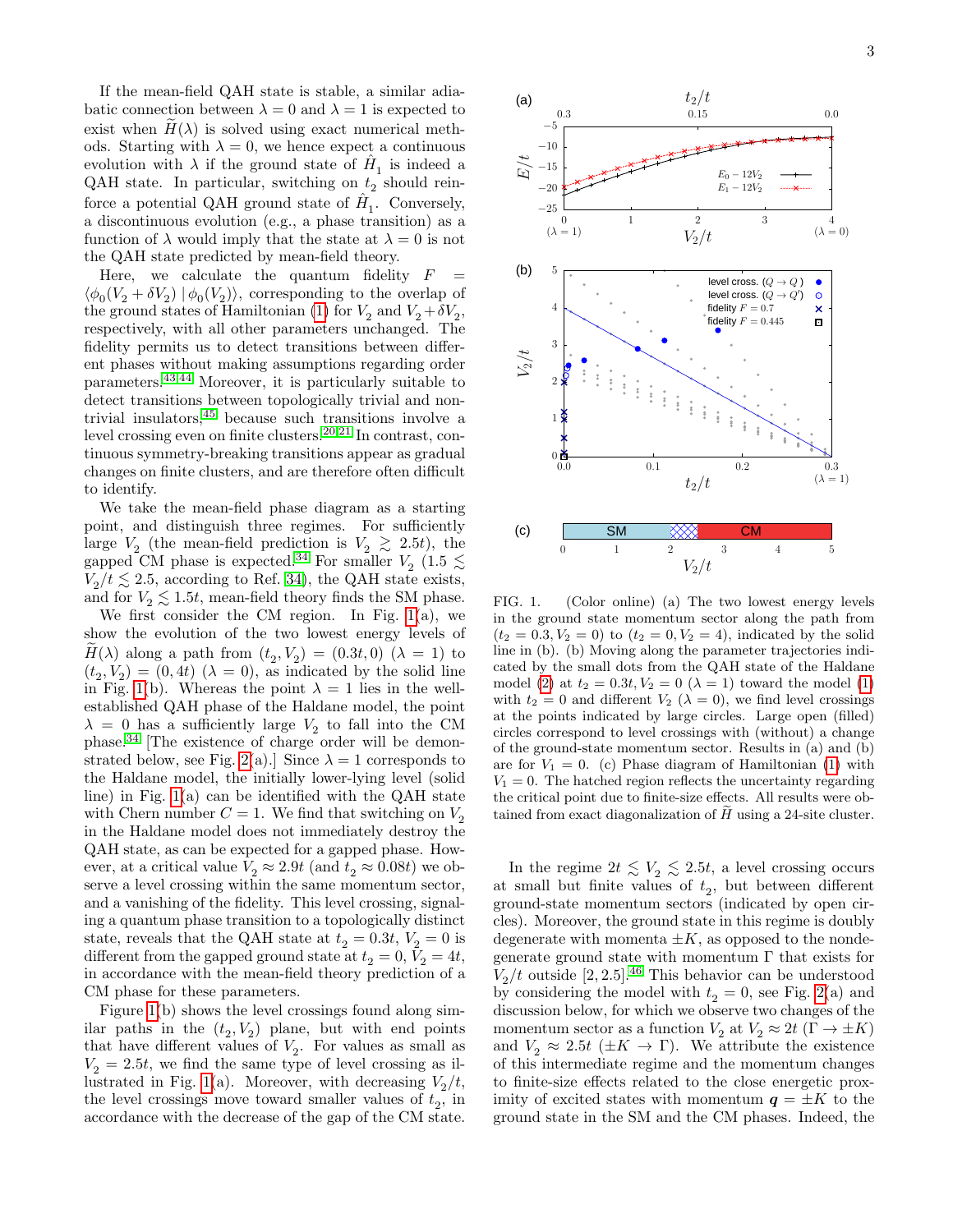momentum-changing level crossings are absent on  $L = 18$ and  $L = 30$  clusters, and a similar cluster-dependent intermediate region has been reported for the interacting Haldane model. $^{21}$  $^{21}$  $^{21}$  More importantly, the fact that a level crossing occurs as a function of  $\lambda$  implies that the ground state of  $\hat{H}_1$  is not adiabatically connected to the QAH state of the Haldane model down to  $V_2 \approx 2t$ .

Finally, for interactions  $V_2 \leq 2t$ , the fidelity  $F =$  $\langle \phi_0(V_2, t_2) | \phi_0(V_2, t_2 + \delta t_2) \rangle$  with  $\delta t_2 > 0$ , which is very close to 1 for  $t_2 > 0$ , decreases to 0.7 (or  $1/\sqrt{2}$ ) for  $t_2 = 0$ ; the corresponding parameters are indicated by the crosses in Fig. [1\(](#page-2-0)b). The fact that any finite  $t_2$  significantly modifies the ground state suggests that in this regime, we have the SM phase which is unstable toward the opening of a topological mass gap by a finite  $t_2$ . The same behavior can be observed in the noninteracting Hal-dane model.<sup>[15](#page-7-10)</sup> We observe the same fidelity over the range  $V_2 \in [0, 2t]$ , which suggests that the SM phase extends at least up to  $V_2 = 2t$ . This value is comparable to the mean-field estimates.[24,](#page-7-17)[33,](#page-8-4)[34](#page-8-5)

The results of this section, in particular the fact that the gapped parameter region of Hamiltonian [\(1\)](#page-1-2) cannot be adiabatically connected to the QAH state of the Haldane model [\(2\)](#page-1-3), suggest that the mean-field prediction of a QAH phase is not borne out. Instead, we propose the  $V_1 = 0$  phase diagram shown in Fig. [1\(](#page-2-0)c), with a direct transition from the SM to the CM phase at a critical value  $V_2 \approx 2.5t$ . We will see below that this scenario is consistent with the results for charge structure factors [note the jump of  $S(K)$  in Fig. [2](#page-3-0) near  $V_2 = 2.5t$ ] and the density of states.

#### <span id="page-3-3"></span>B. Charge order driven by  $V_2$

Given a two-site unit cell, two charge structure factors  $S^{\pm}(\mathbf{q})$  can be defined for each sublattice momentum  $\mathbf{q}$ , which differ by the relative phase between the contributions of the two sublattices and can be written as

$$
S^{\pm}(\mathbf{q}) = \frac{1}{L} \Big| \sum_{j} e^{i\mathbf{q} \cdot \mathbf{r}_{j}} \left[ (\hat{n}_{j}^{A} - \frac{1}{2}) \pm (\hat{n}_{j}^{B} - \frac{1}{2}) \right] |\phi_{0}\rangle \Big|^{2}.
$$
 (4)

Here,  $\hat{n}_j^{\alpha}$  is the density operator for a site on sublattice  $\alpha$  in unit cell j, and  $|\phi_0\rangle$  denotes the many-body ground state. A Néel-type charge order corresponding to a sublattice charge imbalance within the unit cell, as previously observed for spinless fermions with interaction  $V_1$ ,<sup>[24](#page-7-17)</sup> is captured by  $S^-(\Gamma)$  with  $\Gamma = (0,0)$ , whereas the charge order predicted by mean-field theory<sup>[34](#page-8-5)</sup> for large  $V_2$  can be tracked by  $S(K) \equiv \frac{1}{2}[S^+(K) + S^-(K)].$ 

Figure [2](#page-3-0) shows results for these structure factors for 24 and 18-site clusters, obtained for the original model [\(1\)](#page-1-2). The Néel structure factor  $S^-(\Gamma)$  is quickly suppressed from its noninteracting value with increasing  $V_2$ , while  $S(K)$  is enhanced. The open circles in Fig. [2](#page-3-0) indicate where the ground state of the  $L = 24$  cluster changes momentum, see discussion above. Whereas  $S(K)$  continues to grow in this regime,  $S^-(\Gamma)$  is almost unchanged.



<span id="page-3-0"></span>FIG. 2. (Color online) (a) Charge structure factors  $S(K)$ and  $S^-(\Gamma)$ , see Eq. [\(4\)](#page-3-1), from exact diagonalization for two different cluster sizes  $(L = 18$  and  $L = 24)$ . The open circles at  $V_2 \approx 2t$  and  $V_2 \approx 2.5t$  indicate the change of the ground state momentum sector observed for  $L = 24$ . (b) Density of states for different values of  $V_2/t$  obtained from exact diagonalization with twisted boundary conditions and  $L = 24$ . All results are for  $V_1 = 0$ .



<span id="page-3-2"></span><span id="page-3-1"></span>FIG. 3. (Color online) Charge structure factor  $S(q)$  for  $L = 24$  sites,  $t_2 = 0$ ,  $V_2 = 5t$  (deep in the CM phase), and two values of the NN Coulomb repulsion  $V_1$ . Here,  $l_q$  indexes the wavevectors q, with  $l_q = 4$ , 9 corresponding to  $q = \pm K$ and  $l_q = 2$  corresponding to  $q = \Gamma$ . Since  $S^+(\Gamma) = 0$ ,  $S(\Gamma)$  is proportional to the Néel structure factor  $S^-(\Gamma)$ .

This finding suggests that this intermediate regime is not a different phase, since in that case we would expect the charge order [i.e.,  $S(K)$ ] to be suppressed. Other potential order parameters that we considered (including bond order) are similarly unaffected in this parameter region. Moreover, while a finite  $t_2$  is needed to move from this regime to the QAH state, the very small critical values (e.g.,  $t_2 = 0.003t$  for  $V_2 = 2.3t$ ) are a strong argument against any gapped intermediate phase.

These results, together with the absence of an intermediate region where the ground state momentum changes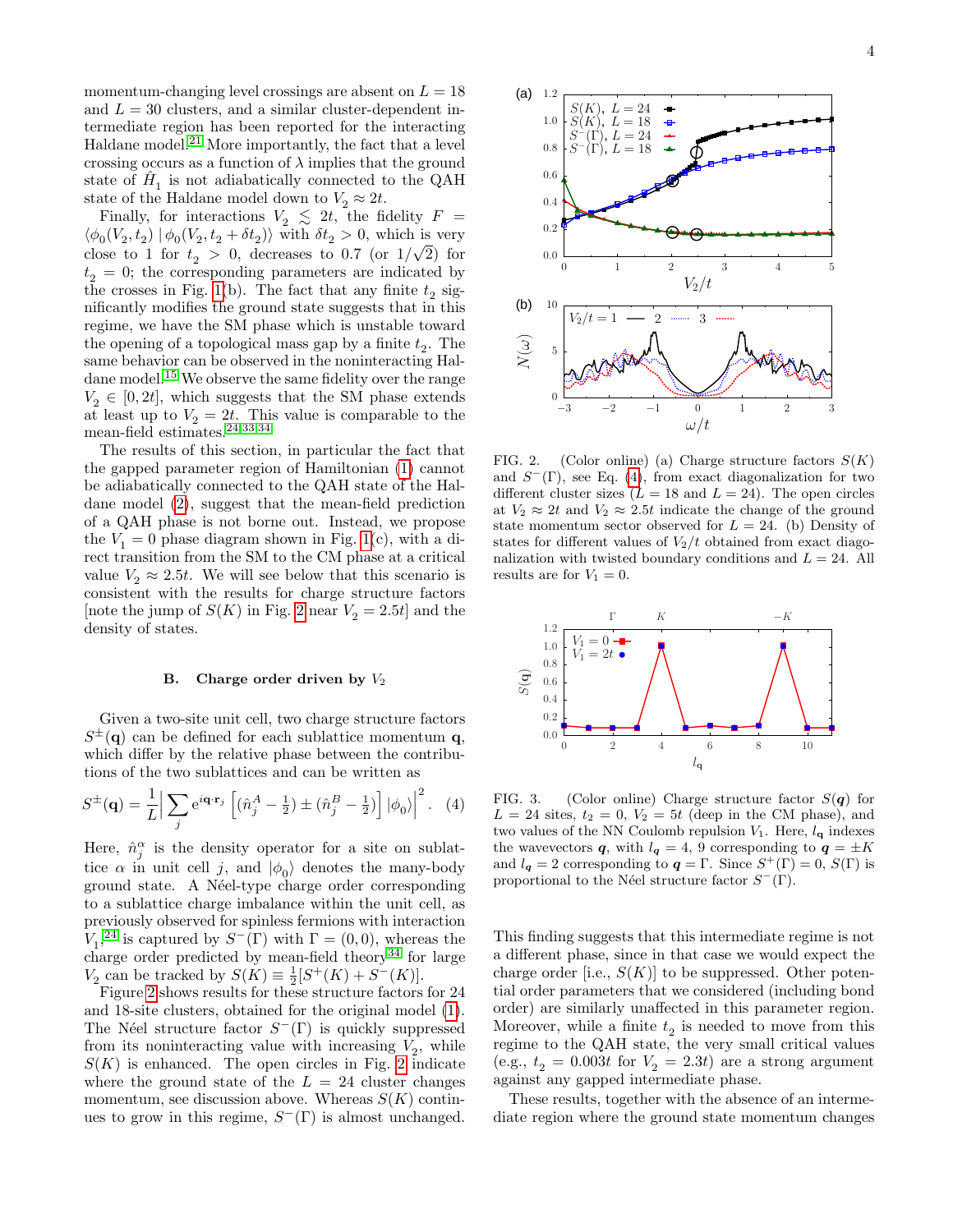on the  $L = 18$  and  $L = 30$  clusters, agree with our previous conclusion, namely a direct transition from the SM to the CM phase. Keeping in mind that a finite-size scaling is not feasible with the accessible cluster sizes, our estimate for the critical point is  $V_2 \approx 2.5t$ . Figure [2\(](#page-3-0)b) shows the density of states obtained for a 24-site cluster. Our use of twisted boundary conditions reduces finitesize effects by enhancing the resolution in momentum space, but can induce small spurious gaps as a result of the breaking of translational symmetry.[47](#page-8-17) Nevertheless, the results in Fig. [2\(](#page-3-0)b) suggest the existence of a singleparticle gap for  $V_2 \gtrsim 2.5t$ , in accordance with the phase diagram shown in Fig. [1\(](#page-2-0)c).

An insulating, charge-ordered phase at large values of  $V_2/t$  (referred to as the CM phase) was first observed in Ref. [34,](#page-8-5) and a related charge-ordered phase has been reported for spinful fermions in honeycomb bilayers and trilayers.[48,](#page-8-18)[49](#page-8-19) At the mean-field level, the pattern of charge density deviations from half filling takes the form  $+\delta, -\delta, +\delta, +\Delta, -\Delta, -\delta$  (with  $\Delta > \delta$ ) for consecu-tive sites of the hexagonal unit cell.<sup>[34](#page-8-5)</sup> Within each sublattice, charge is modulated with a three-site unit cell, corresponding to an ordering wavevector  $K$ , and charge is in general unequally distributed between the sublattices (except for  $\Delta = 2\delta$ ). The CM phase is different from the charge-density-wave phase with a Néel-type charge modulation which is driven by large values of  $V_1$ <sup>[24](#page-7-17)[,34](#page-8-5)</sup>

Our exact diagonalization results shown in Fig. [2](#page-3-0) suggest a transition from the SM to the CM phase at  $V_2 \geq 2.5t$ . The fact that the Néel structure factor  $S^{-}(q)$  remains comparable to  $S(q)$  at other momenta  $q \neq \pm K$ , see Fig. [3,](#page-3-2) provides an argument against charge imbalance between the sublattices. On the other hand, the Néel signal  $S<sup>-</sup>(\Gamma)$  is not suppressed when we move deeper into the CM phase (larger  $V_2 \gg 2t$ ) either, see Fig.  $2(a)$ , as one would expect for the mean-field phase with  $\Delta = 2\delta$ .

A closer analysis reveals that the CM phase driven by  $\,V_2$  has an intrinsically fluctuating and partly disordered character, which is due to geometric frustration and can-not be fully captured by simple mean-field approaches.<sup>[50](#page-8-20)</sup> The origin of these fluctuations becomes apparent by considering the atomic limit  $t = 0$ , in which the honeycomb lattice decouples into two triangular lattices, on each of which fermions experience the frustrated repulsion  $V_2$ . Figure [4\(](#page-4-0)a) illustrates the charge distribution on one sublattice. Filled (empty) circles correspond to occupied (empty) sites, contributing  $1/6$  ( $1/3$  when we consider both sublattices) to the total band filling of 1/2. The remaining fermions can be distributed over the ⊕ sites at an energy cost of  $3V_2$  each. Since all possible configurations have the same classical energy, a highly degenerate ground state with only partial charge order results. An analogous situation was analyzed for the Ising model on the triangular lattice by Wannier.<sup>[51](#page-8-21)</sup> Interestingly, the energy is also independent of the relative number of occupied ⊕ sites on the two sublattices. Consequently, the repulsion  $V_2$  is equally satisfied by configurations with



<span id="page-4-0"></span>FIG. 4. (Color online) (a) Atomic-limit charge distribution for one of the two sublattices. Filled (empty) circles indicate occupied (empty) lattice sites. Any distribution of the remaining fermions over the  $oplus$  sites gives the same energy. (b) Density of states in the CM phase from exact diagonalization with twisted boundary conditions and  $L = 24$ .

fermions evenly distributed among the two sublattices, and configurations with ratios 1:2 or 2:1, or anything in between. In fact, even a nonzero NN repulsion  $V_1$ leaves the degeneracy largely intact (the energy cost for fermions on  $\oplus$  sites becomes  $3V_2 + V_1$ ) and does in particular not favor charge imbalance between the sublattices, as shown in Fig. [3.](#page-3-2) The degeneracy can hence only be lifted by the hopping  $t$ .

For spinless fermions on the triangular lattice, it has been shown[52](#page-8-22) that the partial charge order persists also for a nonzero hopping  $t \neq 0$ . The extensive degeneracy due to disorder is there reduced to the three-fold degeneracy of the charge-order pattern, because the additional fermions form a metal. This metallic yet partially charge-ordered phase was dubbed a pinball liquid.<sup>[52](#page-8-22)</sup> Depending on the Hamiltonian, the electrons not involved in charge order can show superconductivity<sup>[53](#page-8-23)</sup> or topolog-ical order.<sup>[54](#page-8-24)</sup> In the present model, the hopping  $t$  connects the two sublattices, and can provide the largest kinetic energy gain when the densities in the two sublattices are equal. It will consequently tend to lift the degeneracy between different sublattice occupations in favor of equal occupancy. Indeed, the charge structure factor  $S(\mathbf{q})$  shown in Fig. [3](#page-3-2) does not indicate a charge imbalance between the sublattices: While  $S(\mathbf{q})$  is clearly peaked at the ordering momenta  $\pm K$ , the Néel signal [corresponding to  $l_{\mathbf{q}} = 2$ , see caption of Fig. [3\]](#page-3-2) is not enhanced. Its weight and that for other momenta  $q \neq \pm K$  approach a nonzero value for large  $V_2$ . In contrast, the structure factor is suppressed to zero for momenta  $q \neq \Gamma$  deep in the charge-density-wave phase. These nonzero values of  $S(\boldsymbol{q})$ for  $q \neq \pm K$  in the CM phase support the picture that not all fermions participate in the K-modulated charge order. Figure [3](#page-3-2) also reveals that a finite (but moderate)  $V_1 = 2t$  does not increase the Néel signal, or indeed in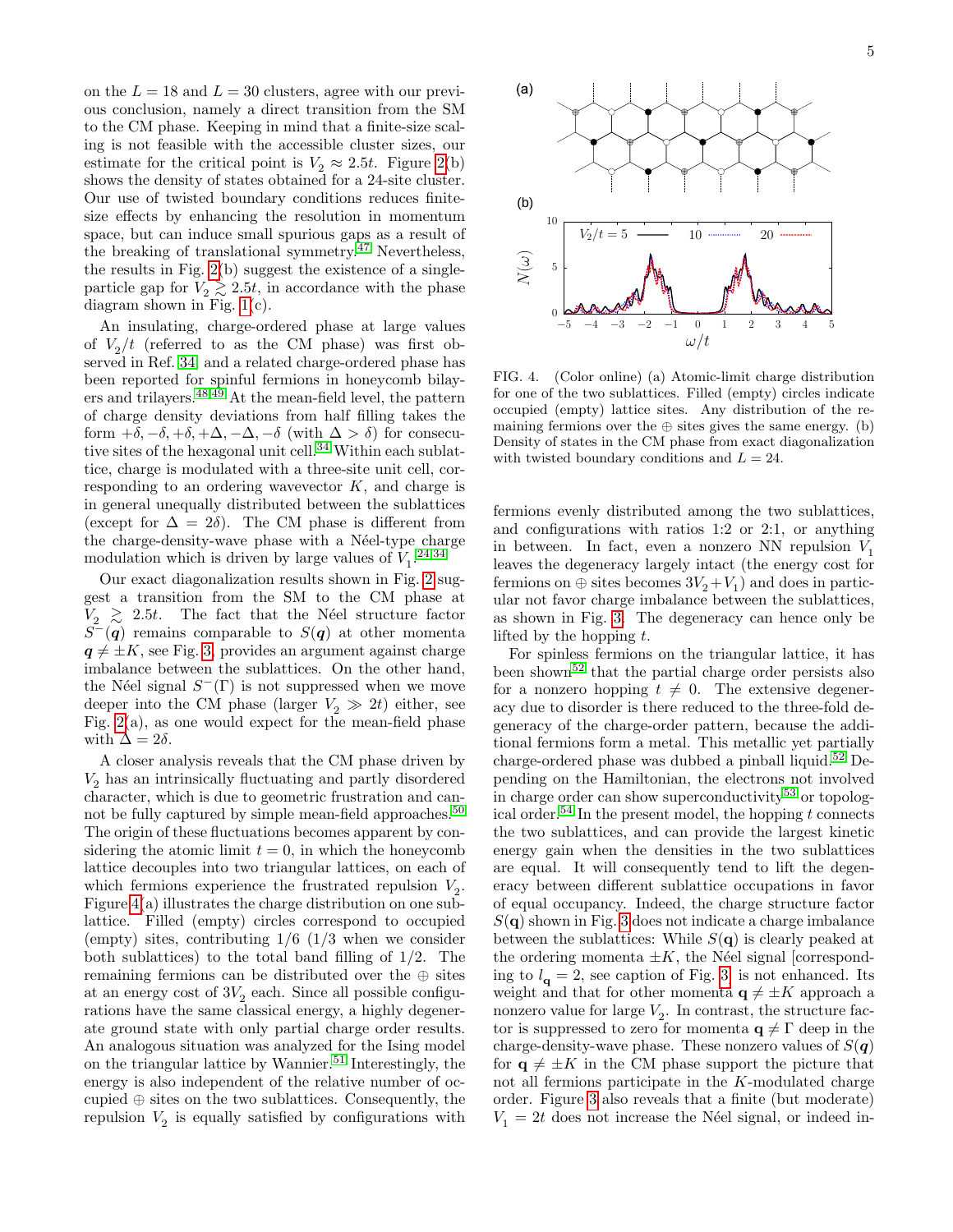duce any significant changes, similar to the situation on decoupled sublattices.

In contrast to the metallic pinball liquid found in de-coupled sublattices,<sup>[52](#page-8-22)</sup> the density of states in Fig.  $4(b)$ shows a gap for the CM phase at  $V_2 = 3t$ . By comparing results for different values of  $V_2$ , we find that, after initially increasing with  $V_2$ , the gap saturates deep in the CM phase. [There are additional high-energy excitations on the scale of  $V_2$  outside the energy range show in Fig. [4\(](#page-4-0)b).] For large  $V_2$ , where the picture of two coupled pinball liquids is most applicable, the gap becomes independent of  $V_2$  and instead scales with the hopping t. The analog of the metallic pinball liquid in the model [\(1\)](#page-1-2) is therefore the insulating CM phase with interactionindependent low-energy excitations at  $|\omega| \sim t$ .

#### C. Phases at nonzero  $V_1$

To establish the robustness of our findings at  $V_1$  = 0, we briefly consider a nonzero  $V_1$ . Figure [5\(](#page-5-0)a) shows results similar to Fig. [1\(](#page-2-0)b), obtained for  $\tilde{H}$  by varying the parameters  $t_2$ ,  $V_2$  and  $V_1$  along paths that connect the Hamiltonians  $\hat{H}_1$  and  $\hat{H}_2$ . The starting point in the lower right corner corresponds to the QAH phase of the Haldane model  $\hat{H}_2$  with  $t_2 = 0.3$  and  $\hat{V}_1 = \hat{V}_2 = 0$ . On the left vertical axis,  $t_2 = 0, V_1 = t$ , and  $V_2$  takes on the values indicated in the plot. (Starting from  $\lambda = 0$ and while switching off  $t_2$ , we switch on  $V_1$  and  $V_2$  at the same rate.) In addition, we have performed horizontal scans at fixed  $V_1$  and  $V_2$  starting from  $t_2 = 0$ .

For paths with  $V_2 \gtrsim 2.5t$  at  $\lambda = 0$ , we find level crossings in the same ground state momentum sector at finite critical values of  $t_2$  (filled circles). As for Fig. [1\(](#page-2-0)b), we interpret these crossings as quantum phase transitions and hence as the absence of an adiabatic connection between the ground state of  $\hat{H}_1$  and the QAH phase of the Haldane model. Instead, the results for the charge structure factors in Fig. [5\(](#page-5-0)b) suggest that the gapped phase at large  $V_2$  is again the CM phase. As already seen in Fig. [3,](#page-3-2) the  $V_2$ -driven charge modulation is hardly affected by a small to moderate  $V_1$ . At intermediate values  $2.1 \lesssim V_2/t \lesssim 2.5$ , the same cluster-related complications arise as for Fig. [1\(](#page-2-0)b), namely a level crossing with a change of the ground state momentum sector. As for  $V_1 = 0$ , see Fig. [1\(](#page-2-0)b), level crossings take place at finite but very small  $t_2 \approx 0.003t$ . The  $V_2$ -driven charge modulations grow throughout this regime, see Fig. [5\(](#page-5-0)b), and as argued in Sec. [III B,](#page-3-3) we regard the level crossings as a finite-size effect rather than indications of an intermediate phase. The fact that  $V_1$  has a negligible impact in this parameter regime can be taken as further evidence against potential intermediate phases that would be either stabilized or destabilized by a nonzero  $V_1$ .

For  $1 \leq V_2/t \leq 2.1$ , the fidelity jumps from  $F \approx 1$ to  $F \approx 0.7 \approx \sqrt{2}$  when  $t_2$  becomes zero, indicating the existence of a gapless SM phase that is unstable towards the opening of a QAH gap via  $t_2$ . The only dif-



<span id="page-5-0"></span>FIG. 5. (Color online) (a) As in Fig. [1\(](#page-2-0)b), but for nonzero  $V_1 = t$ .  $V_1$  is switched on at the same rate as  $V_2$ , with  $V_1 = t$ along the left vertical axis. All results were obtained from exact diagonalization of  $\tilde{H}$  using a 24-site cluster. (b) Charge structure factors  $S(K)$  and  $S^{-}(\Gamma)$ , see Eq. [\(4\)](#page-3-1), from exact diagonalization with  $L = 24$ .

ference to the case  $V_1 = 0$  shown in Fig. [1\(](#page-2-0)b) is found at very small  $V_2$ , where we again see a level crossing with vanishing fidelity. In agreement with mean-field and numerical results,[34,](#page-8-5)[55](#page-8-25) these level crossings indicate the transition from the QAH phase at  $V_1 = 0$  and  $t_2 > 0$ to the gapped Néel charge-density-wave state found at  $V_1 = 1, t_2 \approx 0, V_2 \approx 0$ . The existence of the latter is also supported by the peak in  $S^-(\Gamma)$  visible in Fig. [5\(](#page-5-0)b). Between this regime with N'eel order and the SM, we again observe a transition regime involving level crossings between different momentum sectors which we attribute to the cluster geometry.

Except for the vicinity of  $V_2 = 0$ , the results for  $V_1 = t$ are hence very similar to those for  $V_1 = 0$ . Consequently, our conclusion regarding the absence of an intermediate phase and a direct transition from the SM phase to the CM phase also holds at nonzero  $V_1$  and is hence robust.

# D. Quantum fluctuation effects from cluster perturbation theory

Our numerical results suggest a direct transition from the Dirac SM to the CM phase, and hence the absence of an intermediate QAH phase. A better understanding of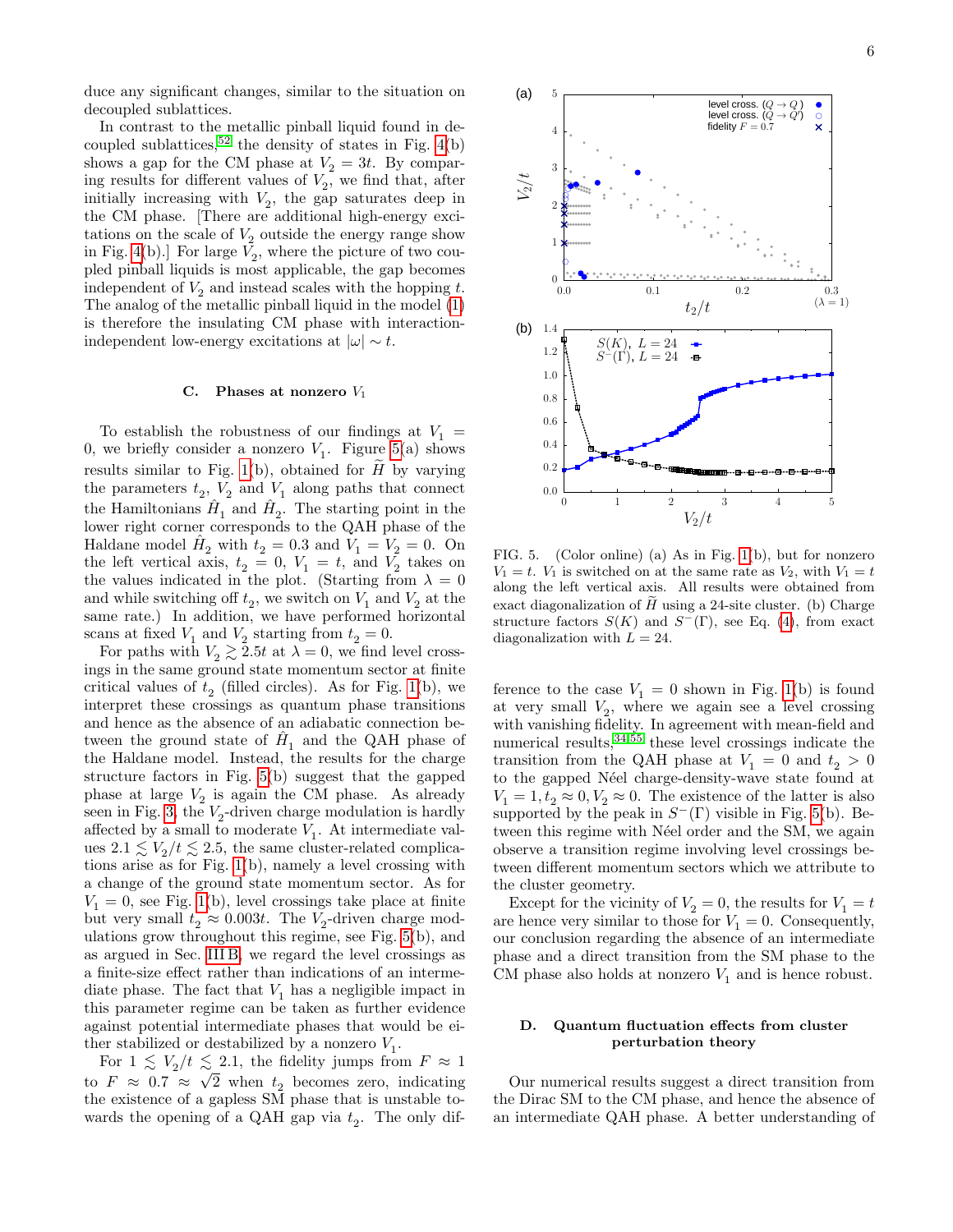

<span id="page-6-0"></span>FIG. 6. (Color online) Ground-state energy as a function of the bond order parameter  $\chi_{ij} = \pm i|\chi|$  from cluster perturbation theory with different cluster sizes L. Here,  $V_2 = 2t$ and  $V_1 = 0$ . For  $L = 6$ , the energy is minimal at  $|\chi| = 0$ , corresponding to the absence of a QAH phase.

this issue can be obtained by systematically adding quantum fluctuations to the mean-field ansatz using a variant of cluster perturbation theory.[56](#page-8-26) Within this approach, we treat interactions and hopping processes inside a finite cluster of L sites exactly. Single-particle terms that connect different clusters, including the mean-field decoupled interaction terms, are accounted for in first-order perturbation theory.[57](#page-8-27)

For the Hamiltonian [\(1\)](#page-1-2), the mean-field decoupling reads  $\hat{n}_i \hat{n}_j \mapsto \langle n_i \rangle \hat{n}_j + \hat{n}_i \langle n_j \rangle - \langle n_i \rangle \langle n_j \rangle - \langle c_i^{\dagger} c_j \rangle c_j^{\dagger} c_i \langle c^\dagger_jc^{\phantom\dagger}_i c^{\phantom\dagger}_j c^{\phantom\dagger}_j c^{\phantom\dagger}_j\rangle|^2.$  The first three (Hartree) terms can give rise to charge-density-wave order, whereas the last three (Fock) terms can lead to bond-ordered phases. In particular, the QAH state emerges from an imaginary bond order parameter  $\chi_{ij} = \langle c_i^{\dagger} c_j \rangle = \pm i |\chi|$  with oppo-site sign on the two sublattices.<sup>[58](#page-8-28)</sup> To explore the most favorable setting for the QAH phase, we set the chargedensity-wave order parameters  $\langle n_j \rangle$  to zero and allow for purely imaginary  $\chi_{ij}$  only. For a two-site cluster  $(L = 2)$ and  $V_1 = 0$ , cluster perturbation theory is equivalent to mean-field theory since  $all$   $V_2$  interaction terms are decoupled. Increasing  $L$  allows for ordered patterns with a larger unit cell, similar to mean-field theory,  $33,34$  $33,34$  and additionally includes short-range quantum fluctuations by treating more and more bonds exactly.

The impact of quantum fluctuations is apparent from Fig. [6](#page-6-0) which shows the total energy as a function of  $|\chi|$ for clusters with  $L = 2, 4$ , and 6 sites. Whereas the QAH state exists for  $V_2 = 2t$  in mean-field theory<sup>[24,](#page-7-17)[33](#page-8-4)[,34](#page-8-5)</sup> and for  $L = 2$  in Fig. [6,](#page-6-0) it is quickly suppressed with increasing L. Already for  $L = 6$ , the energy is minimal for  $|\chi| = 0$ , and a QAH phase is absent.

#### E. Tendency toward a QAH state at small  $V_2$

Further insight into the tendency toward an interaction-induced QAH phase can be gained from



<span id="page-6-2"></span>FIG. 7. (Color online) Susceptibility  $T_2$  defined in Eq. [\(5\)](#page-6-1) as a function of  $V_2$ . Results were obtained from exact diagonalization of a 24-site cluster.

Fig. [7.](#page-6-2) It shows the susceptibility

<span id="page-6-1"></span>
$$
T_2 = \frac{1}{L^2} \Big\langle \Big[ \sum_{\langle\langle ij \rangle\rangle} (e^{\mathrm{i}\phi_{ij}} c_i^{\dagger} c_j + e^{-\mathrm{i}\phi_{ij}} c_j^{\dagger} c_i) \Big]^2 \Big\rangle, \quad (5)
$$

related to the Haldane hopping term [see Eq.  $(2)$ ], as a function of  $V_2$ , as obtained from exact diagonalization. The phase has been chosen as  $\phi_{ij} = \pm \pi/2$ .

We first discuss the case of  $t_2 = 0.01t$ , a small symmetry breaking field that establishes a topological QAH state at  $V_2 = 0$ . Upon switching on the interaction  $V_2$ , the susceptibility  $T_2$  initially increases. At larger values of  $V_2$ , the susceptibility decreases with increasing  $V_2$ , shows a pronounced drop at around  $V_2 = 2.5t$  and saturates for  $V_2 \geq 2.5t$ . Essentially the same overall behavior is observed in the absence of a symmetry-breaking field, i.e., for  $t_2 = 0$ . In contrast to  $t_2 = 0.01t$ , the ground state for  $t_2 = 0$  and  $V_2 = 0$  is a semimetal, and  $T_2$  is much smaller. Around  $V_2 = 2.5t$ , we see non-generic signatures related to the cluster considered, as previously discussed for Fig. [2,](#page-3-0) which are absent on other clusters and for  $t_2 = 0.01t$ .

The initial increase of  $T_2$  with increasing  $V_2$  may be interpreted as a signature of a tendency toward an interaction-driven QAH phase, in agreement with the fact that a low-energy theory of the model [\(1\)](#page-1-2) yields an instability of the SM toward the opening of a topological gap via a staggered  $t_2$  hopping term.<sup>[24](#page-7-17)</sup> Moreover, this increase at weak  $V_2$  is likely to cause the corresponding coupling to increase under a renormalization group flow. Hence, a weak-coupling stability analysis, similar to the one carried out for the interaction-generated quantum spin Hall phase in Ref. [24,](#page-7-17) would likely indicate ordering tendencies toward this phase. However, the results in Fig. [7](#page-6-2) reveal a decrease at larger values of  $V_2$ , in accordance with the absence of a QAH phase at  $t_2 = 0$ . The absence of such as phase in the model [\(1\)](#page-1-2), despite the weak-coupling instability, can be attributed to the vanishing of the density of states at the Fermi level in the SM phase, which renders the tendency toward symmetry breaking and spontaneous bond order too weak for a stable phase to exist. However, the enhancement of Haldane-type bond-order correlations for small values of  $V_2$  suggests that the balance can be tipped in favor of a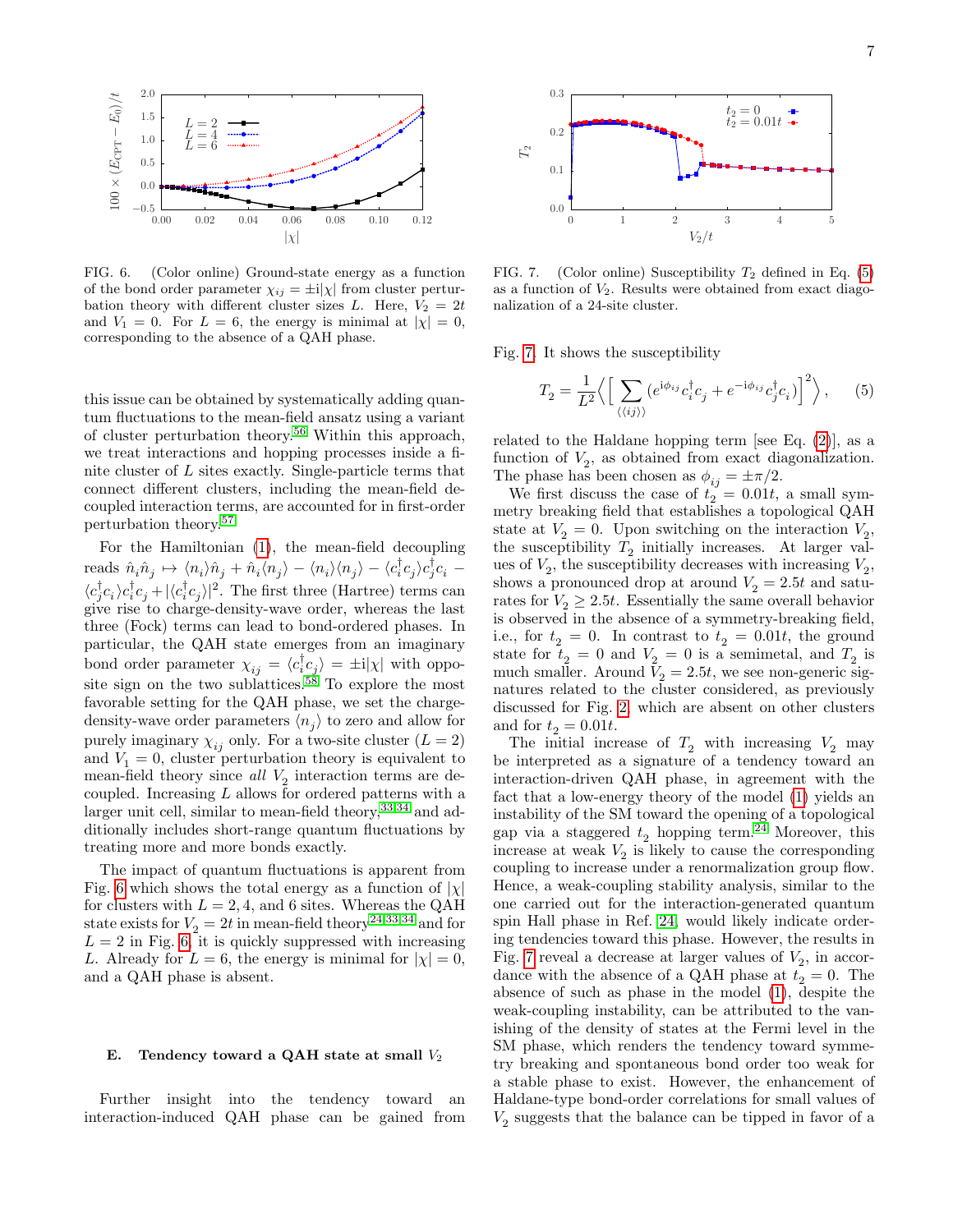QAH phase, so that the latter may be stabilized in modified or extended models. Weak-coupling instabilities can occur if the density of states at the Fermi level is finite, for example on other two-dimensional lattices $35-37$  $35-37$  or in bilayer systems.[49,](#page-8-19)[59](#page-8-29)[,60](#page-8-30)

# <span id="page-7-20"></span>IV. CONCLUSIONS

We have revisited the problem of spinless fermions on the honeycomb lattice with repulsive, nonlocal interactions. Using exact diagonalization, we found no evidence for the interaction-generated quantum Hall state observed in previous mean-field treatments of the same model.<sup>[24](#page-7-17)[,33](#page-8-4)[,34](#page-8-5)</sup> Instead, for  $V_1 = 0$ , our data suggest a direct transition from a correlated semimetal to a gapped, charge-modulated phase at  $V_2 \approx 2.5t$ .

The conclusion regarding the quantum Hall phase is based on the absence of an adiabatic connection to the ground state of the Haldane model throughout the gapped parameter region. The instability of the meanfield quantum Hall state can also be illustrated by including fluctuations around the mean-field solution in the framework of cluster perturbation theory. At smaller  $V_2$ , we found indications for a tendency toward a QAH state that is enhanced by increasing  $V_2$ , but the vanishing density of states at the Fermi level limits the potential energy gain and thereby prevents the formation of a stable QAH phase. However, the phase may well exist in models with weak-coupling instabilities related to quadratic band crossing points,  $35-37$  $35-37$  where the density

- <span id="page-7-0"></span> $1$  M. Z. Hasan and C. L. Kane, [Rev. Mod. Phys.](http://dx.doi.org/10.1103/RevModPhys.82.3045) 82, 3045 (2010)
- <span id="page-7-1"></span> $^2$  X.-L. Qi and S.-C. Zhang, [Rev. Mod. Phys.](http://dx.doi.org/10.1103/RevModPhys.83.1057) 83, 1057 (2011)
- <span id="page-7-2"></span><sup>3</sup> C. L. Kane and E. J. Mele, [Phys. Rev. Lett.](http://dx.doi.org/10.1103/PhysRevLett.95.146802) 95, 146802 (2005)
- <span id="page-7-3"></span> $4$  C. L. Kane and E. J. Mele, [Phys. Rev. Lett.](http://dx.doi.org/10.1103/PhysRevLett.95.226801)  $95$ ,  $226801$ (2005)
- <span id="page-7-4"></span><sup>5</sup> B. A. Bernevig, T. L. Hughes, and S. Zhang, [Science](http://dx.doi.org/10.1126/science.1133734) 314, 1757 (2006)
- <span id="page-7-5"></span> $6$  M. König, S. Wiedmann, C. Brüne, A. Roth, H. Buhmann, L. W. Molenkamp, X.-L. Qi, and S.-C. Zhang, [Science](http://dx.doi.org/DOI: 10.1126/science.1148047) 318, 766 (2007)
- <span id="page-7-6"></span><sup>7</sup> S. A. Parameswaran, R. Roy, and S. L. Sondhi, arXiv:1302.6606
- <span id="page-7-7"></span><sup>8</sup> E. J. Bergholtz and Z. Liu, Int. J. Mod. Phys. B 27, 1330017 (2013)
- <span id="page-7-8"></span>X. Chen, Z.-C. Gu, and X.-G. Wen, [Phys. Rev. B](http://dx.doi.org/10.1103/PhysRevB.82.155138) 82, 155138 (2010)
- <sup>10</sup> X. Chen, Z.-C. Gu, Z.-X. Liu, and X.-G. Wen, [Phys. Rev.](http://dx.doi.org/10.1103/PhysRevB.87.155114) [B](http://dx.doi.org/10.1103/PhysRevB.87.155114) 87, 155114 (2013)
- $11$  X. Chen, Z.-X. Liu, and X.-G. Wen, [Phys. Rev. B](http://dx.doi.org/10.1103/PhysRevB.84.235141) 84, 235141 (2011)
- $^{12}$  X. Chen, Z.-C. Gu, Z.-X. Liu, and X.-G. Wen, Science  $21$ , 1604 (2012)

of states is finite. A weak-coupling quantum Hall phase has also been found at the mean-field level in a model of strained graphene. $61$  To identify the modifications of the model which are necessary for the QAH phase to exist represents a fascinating topic for future work.

The charge-modulated phase at large  $V_2$  turns out to be rather unconventional and was found to have close relations to frustrated spin systems and pinball liquids. It is gapped, but the energy of the lowest-lying excitations becomes independent of the interaction in the strongcoupling regime and is instead determined by the hopping integral t. Hence, while the phase clearly emerges from a large  $V_2$ , and therefore is in some sense a Mott insulator, its band gap is set by the hopping integral  $t$ , a property typical of band insulators.

# ACKNOWLEDGMENTS

We are grateful to F. Assaad, C. Honerkamp, A. Grushin, J. Moore, T. Neupert, S. Rachel, A. Rüegg, J. Venderbos, and M. Vojta for helpful discussions, and acknowledge support from the DFG Grant No. Ho 4489/2- 1 (FOR 1807) and the Emmy Noether Programme. We also thank the authors of Ref. [55](#page-8-25) for sharing their results with us prior to publication.

### NOTE ADDED

During the preparation of this manuscript, we learned about the results of Ref. [55,](#page-8-25) in which the model [\(1\)](#page-1-2) was studied using exact diagonalization. Both works agree on the absence of an interaction-generated QAH phase.

- <sup>13</sup> C. Xu, [Phys. Rev. B](http://dx.doi.org/10.1103/PhysRevB.87.144421) 87, 144421 (2013)
- <span id="page-7-9"></span><sup>14</sup> J. Oon, G. Y. Cho, and C. Xu, arXiv:1212.1726
- <span id="page-7-10"></span> $^{15}$  F. D. M. Haldane, [Phys. Rev. Lett.](http://dx.doi.org/10.1103/PhysRevLett.61.2015)  $61, 2015$  (1988)
- <span id="page-7-11"></span><sup>16</sup> M. Hohenadler and F. F. Assaad, [J. Phys.: Condens. Mat](http://dx.doi.org/10.1088/0953-8984/25/14/143201)[ter](http://dx.doi.org/10.1088/0953-8984/25/14/143201) 25, 143201 (2013)
- <span id="page-7-12"></span><sup>17</sup> S. Rachel and K. Le Hur, [Phys. Rev. B](http://dx.doi.org/10.1103/PhysRevB.82.075106) **82**, 075106 (2010)  $^{18}\,$  M. Hohenadler, T. C. Lang, and F. F. Assaad, Phys. Rev. Lett. 106, 100403 (2011)
- <span id="page-7-13"></span> $19$  D. Zheng, G.-M. Zhang, and C. Wu, [Phys. Rev. B](http://dx.doi.org/10.1103/PhysRevB.84.205121)  $84$ , 205121 (2011)
- <span id="page-7-14"></span><sup>20</sup> C. N. Varney, K. Sun, M. Rigol, and V. Galitski, [Phys.](http://dx.doi.org/10.1103/PhysRevB.82.115125) [Rev. B](http://dx.doi.org/10.1103/PhysRevB.82.115125) 82, 115125 (2010)
- <span id="page-7-21"></span><sup>21</sup> C. N. Varney, K. Sun, M. Rigol, and V. Galitski, [Phys.](http://dx.doi.org/10.1103/PhysRevB.84.241105) [Rev. B](http://dx.doi.org/10.1103/PhysRevB.84.241105) 84, 241105 (2011)
- <span id="page-7-15"></span>L. Wang, H. Shi, S. Zhang, X. Wang, X. Dai, and X. C. Xie, arXiv:1012.5163
- <span id="page-7-16"></span> $23$  A. Rüegg and G. A. Fiete, [Phys. Rev. Lett.](http://dx.doi.org/10.1103/PhysRevLett.108.046401) 108, 046401 (2012)
- <span id="page-7-17"></span><sup>24</sup> S. Raghu, X. Qi, C. Honerkamp, and S. Zhang, [Phys. Rev.](http://dx.doi.org/10.1103/PhysRevLett.100.156401) [Lett.](http://dx.doi.org/10.1103/PhysRevLett.100.156401) 100, 156401 (2008)
- <span id="page-7-18"></span> $^{25}$  C. Wu and S.-C. Zhang, [Phys. Rev. Lett.](http://dx.doi.org/10.1103/PhysRevLett.93.036403) **93**, 036403 (2004)<br> $^{26}$  K. Obeyshi, S. Murakami, and N. Nagaosa, Phys. Rev. B
- <span id="page-7-19"></span><sup>26</sup> K. Ohgushi, S. Murakami, and N. Nagaosa, [Phys. Rev. B](http://dx.doi.org/10.1103/PhysRevB.62.R6065) 62, R6065 (2000)